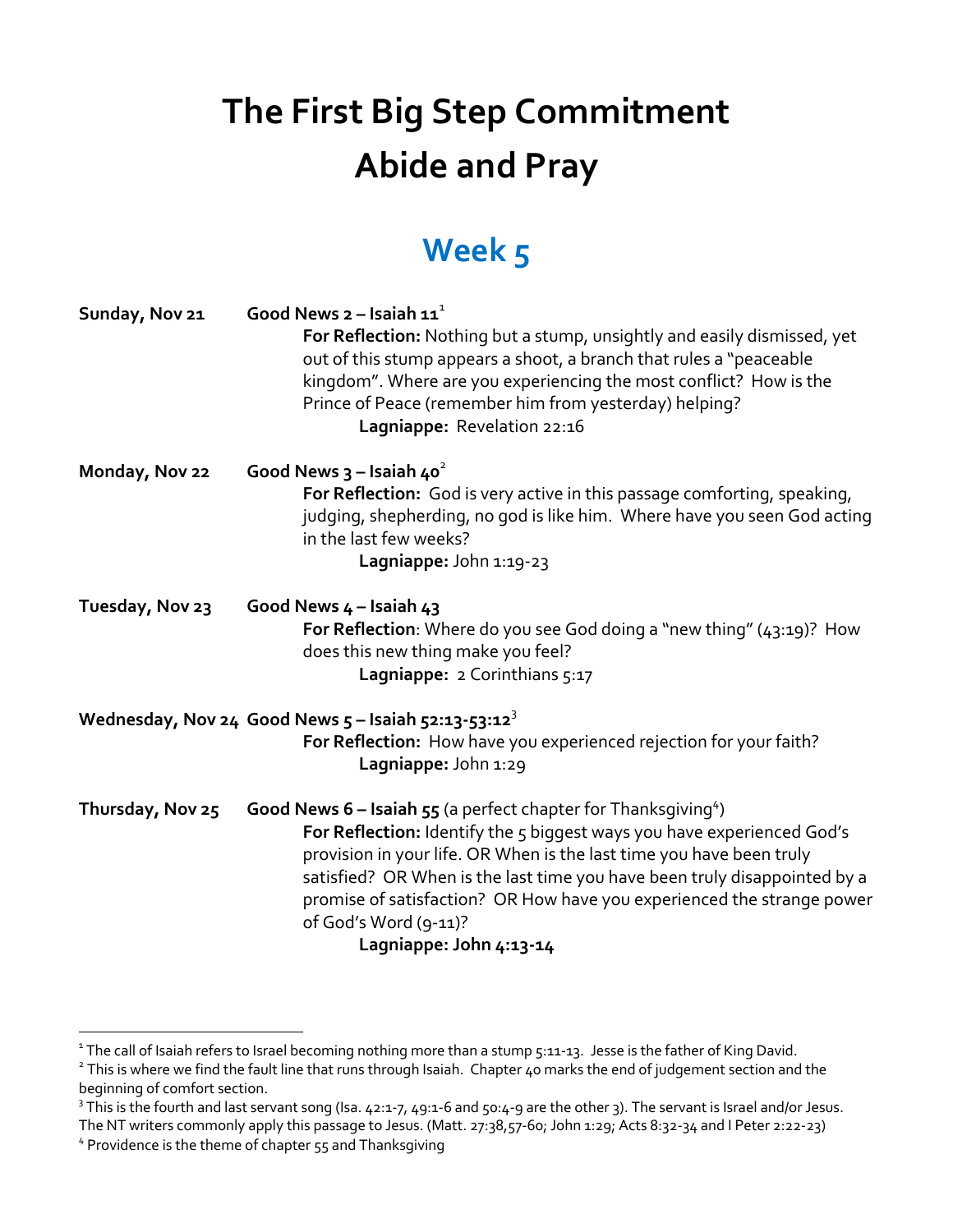## **Galatians – Galataj**

Galatians is thought to be the first of the Pauline letters to be written. It was probably written in the late 40's or early 50's - within a couple of decades of Jesus death and resurrection and during Paul's second or third missionary journey.

The tone of this book is strident, even testy at times. Paul is New York direct, you only have to read 6 verses before you can imagine people squirming. One of the first threats to the Church was the threat of Jewish legalism. Paul fiercely defends the gospel, his mission, and himself as an apostle.

It is most like his letter to the Romans and at the other end of the continuum in NT scripture it is least like the book of James (so that might be our next NT Book). Paul's letters to the Romans and the Galatians were the scriptural marching orders for the reformation. These letters, penned in the  $\texttt{1}^{\text{st}}$ century turned a world upside down in the 16<sup>th</sup> century (Isaiah 55:11) Luther's commentary on the six chapters of Galatians is 567 pages in length.

| Friday, Nov 26  | Galatians 1 (spotlight verses 6-10)<br>For Reflection: What subject are you most passionate about? OR Whose<br>approval matters most to you (vs 10)? On a scale of one to ten how hard is<br>it to not be liked/appreciated/loved?<br>Lagniappe: 1 Thessalonians 2:4   |  |
|-----------------|------------------------------------------------------------------------------------------------------------------------------------------------------------------------------------------------------------------------------------------------------------------------|--|
| Saturday Nov 27 | Galatians 2 (spotlight verses 15-21)<br>For Reflection: How uncomfortable do you get when good people<br>disagree? What would have been lost if Paul didn't stand his ground?<br>What distinction is Paul making between the law and faith?<br>Lagniappe: Psalm 14:1-3 |  |
| Week 6          |                                                                                                                                                                                                                                                                        |  |
| Sunday, Nov 28  | Galatians 3 (spotlight verses 6-9 and 23-29)<br>For Reflection: How would you explain to someone curious about your<br>faith, what it takes to become a child of God?<br>Lagniappe: John 1:12                                                                          |  |
| Monday, Nov 29  | Galatians 4 (spotlight verses 4-7)<br>For Reflection: In reference to verses 1-7, how has God/Christ changed<br>your identity?<br>Lagniappe: 1 Peter 2:10                                                                                                              |  |

**Tuesday, Nov 30 Galatians 5** (spotlight verses 1, 16-26)